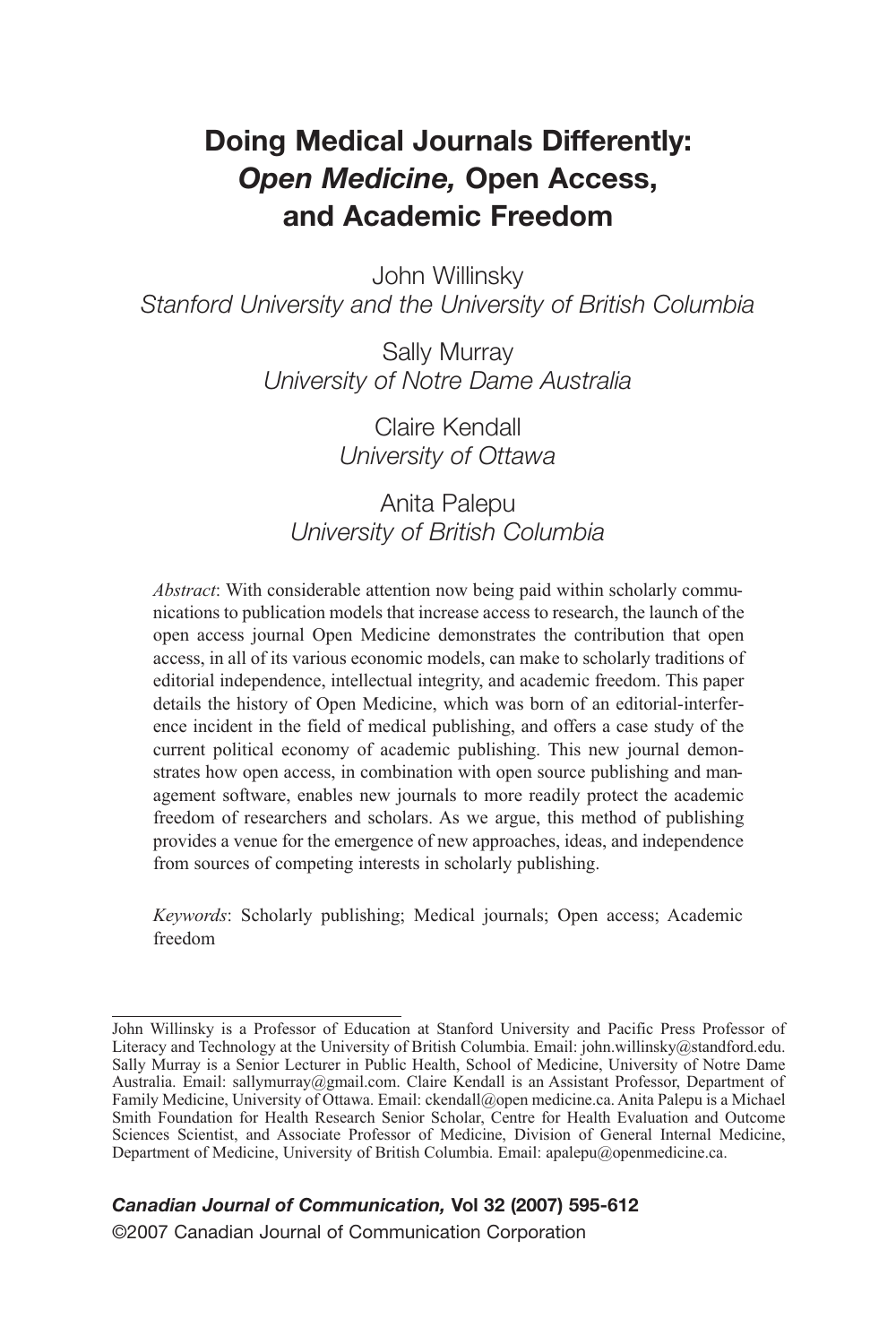*Résumé :* En s'inspirant de la communication savante qui porte aujourd'hui une attention particulière aux modèles de communication facilitant l'accès à la recherche, la revue à libre accès *Open Medicine* démontre la contribution que le libre accès, sous toutes ses variantes économiques, peut faire aux traditions savantes privilégiant l'indépendance de la rédaction, l'intégrité intellectuelle et la liberté académique. Cet article recense l'histoire d'*Open Medicine*, né d'un incident comportant une tentative de contrôler la rédaction, et offre une étude de cas sur l'économie politique actuelle de l'édition académique. Cette nouvelle revue démontre comment le libre accès, de pair avec l'édition à code source libre et un logiciel de gestion, permet aux nouvelles revues de mieux protéger la liberté académique des chercheurs et des savants. Nous soutenons que cette méthode d'édition offre un contexte qui favorise de nouvelles approches et idées et une indépendance accrue par rapport à tout intérêt concurrentiel en édition savante.

#### *Mots clés :* édition savante; revues médicales; libre accès; liberté académique

The movement of academic journals to the Internet has led to a proliferation of new approaches to publishing. It is a new medium, after all, and in economic terms, the subscription model is no longer the only game in town. Among the emerging alternatives, "open access" has become a key phrase, describing the ability of readers to find and read research articles on the Web without having to be a member of a subscribing library (Chan, Cuplinskas, Eisen, Friend, Genova, Guédon, Hagemann, Harnad, Johnson, Kupryte, La Manna, Rév, Segbert, de Souza*,* Suber, & Velterop, 2002). Authors and readers have begun to discover the advantages of open access, with the early evidence pointing to increased readership and citations for work that has been given open access (Hitchcock, 2007). If the major corporate players in academic publishing such as Elsevier and Springer are introducing million-dollar, thousand-title journal bundles to university libraries, they are at the same time permitting authors to archive copies of published work on the authors' own websites or in open access archives. More recently, these same publishers are also enabling authors to purchase open access for their articles in journals' online editions (to which libraries are otherwise subscribing). And that is only the beginning of the new complexities of access.

Biomedical publishing upstarts, such as BioMed Central and the Public Library of Science, are offering complete and immediate open access to their journals, largely financed by the fees charged to authors. In fields where such author fees would not fly—think of meagrely funded sociologists or grant-less philosophers—groups of scholars are creating open access journals, free of print editions and fuelled by little more than editorial commitment. Funding agencies are further complicating this many-headed market with new mandates that compel authors to deposit a copy of their work, wherever it was published, in open access archives some months after it is published. While the publishers may permit self-archiving by authors, they are also actively lobbying against such mandated archiving, warning it "risks destabilising subscription revenues," and threatens to "destroy the peer review system upon which researchers and society depend" ("Brussels declaration on STM publishing," 2007).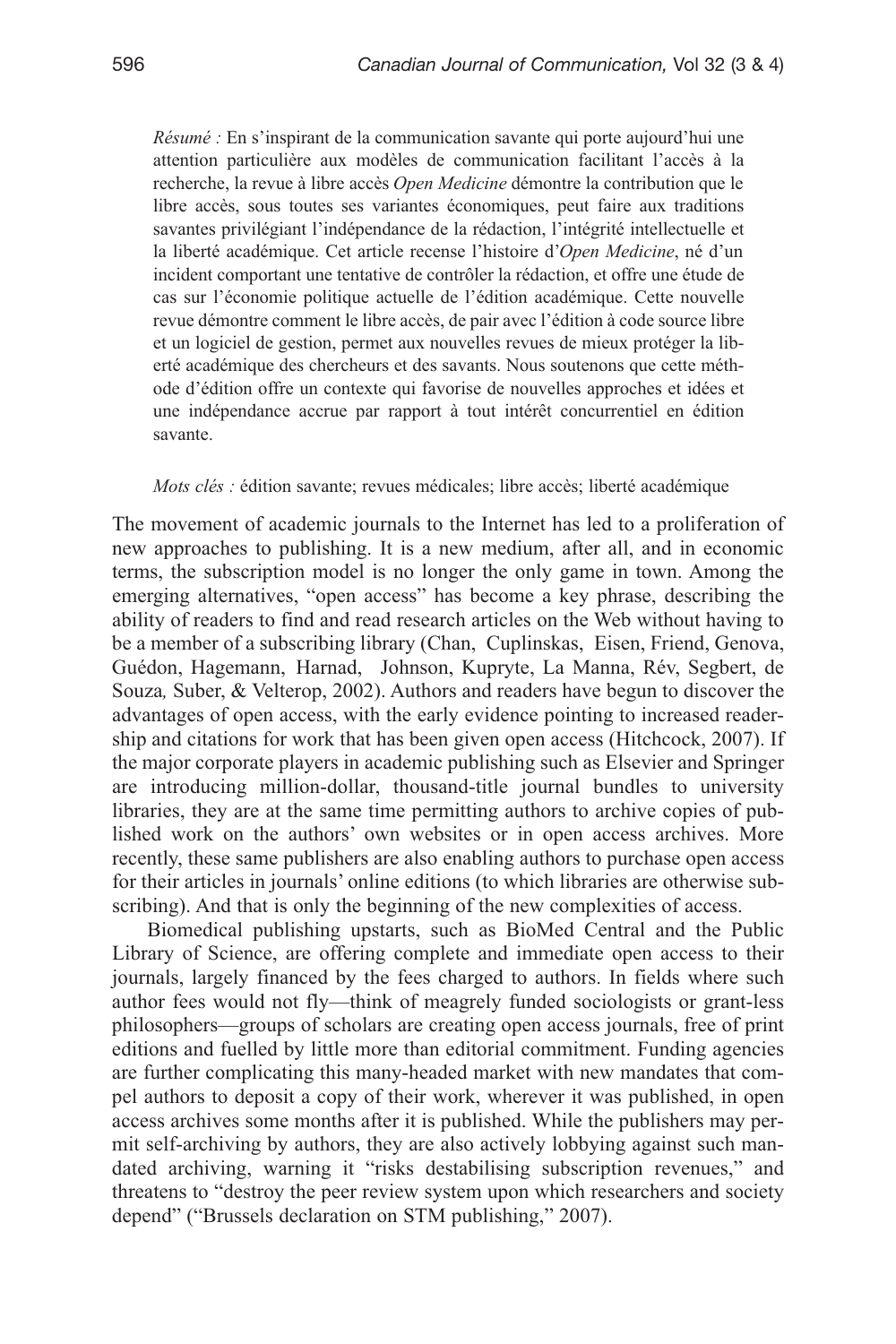In this complex scramble for the new best economic model for Internet publishing, it is easy to lose sight of scholarly publishing's other basic principles; beyond the editors' commitment to disseminating knowledge and increasing access to that knowledge, they are typically dedicated to protecting and furthering scholarly innovation, intellectual integrity, and academic freedom.

The coming together of new access principles with more traditional scholarly values is nowhere more apparent, we would argue, than with the launch of *Open Medicine* on April 18, 2007. The decision of the editorial team at *Open Medicine*, of which we are part, to introduce a new general medical research journal in an already crowded and highly competitive field was not taken lightly.<sup>1</sup> It was inspired by first-hand experience, through our work with the *Canadian Medical Association Journal* (*CMAJ*), of how current models in biomedical publishing, operating at the intersection of revenue-driven and professional interests, can all too readily violate editorial independence in scholarly publishing.2

In this article, we treat the circumstances leading up to the formation of *Open Medicine* as a critical incident in biomedical publishing. The authors of this paper are each participant-observers in the incident, given our prior association with the *CMAJ* and now with *Open Medicine*, though we do not strictly follow the research traditions of "critical incident technique," in which the researcher records observations and conducts interviews around such incidents with a goal of "solving practical problems" (Flanagan, 1954, p. 327). We have sought to document the incident that led to the formation of this new journal, drawing largely on the public record, and to place that incident within both the recent history of editorial interference in medical publishing and the emergence of new open access publishing models enabled by new technologies. In starting a journal as editors and publisher in response to this critical incident, we were certainly party to an exercise in practical problem-solving, yet this article is just as much about how this critical incident leading to the launch of *Open Medicine* reflects a new convergence between increased access and academic freedom that has not figured previously in discussions of either of these two important concepts for scholarly work.

We see this convergence as advancing the traditional goals and principles of scholarly publishing, even as *Open Medicine* is one of a new generation of journals setting new standards for the integrity of biomedical publishing. Not only does the open access that this journal provides to its content redress inequitable access to scientific knowledge, but its independence from medical advertising and professional-association support also challenges standards in medical publishing that have proven, on occasion, susceptible to undue political, professional, and commercial influence.

The openness in scholarly communication that *Open Medicine* exemplifies is part of both a long-standing scientific tradition and a very recent development. This openness represents a long history of efforts to extend and increase the circulation of ideas, to open those ideas to evaluation and critique, and to build on and augment those ideas, that dates back, most directly in the case of *Open Medicine*, to the Early Modern period of experimental science and the founding of scholarly journals (David, 2004). Yet there is also a particularly twenty-first-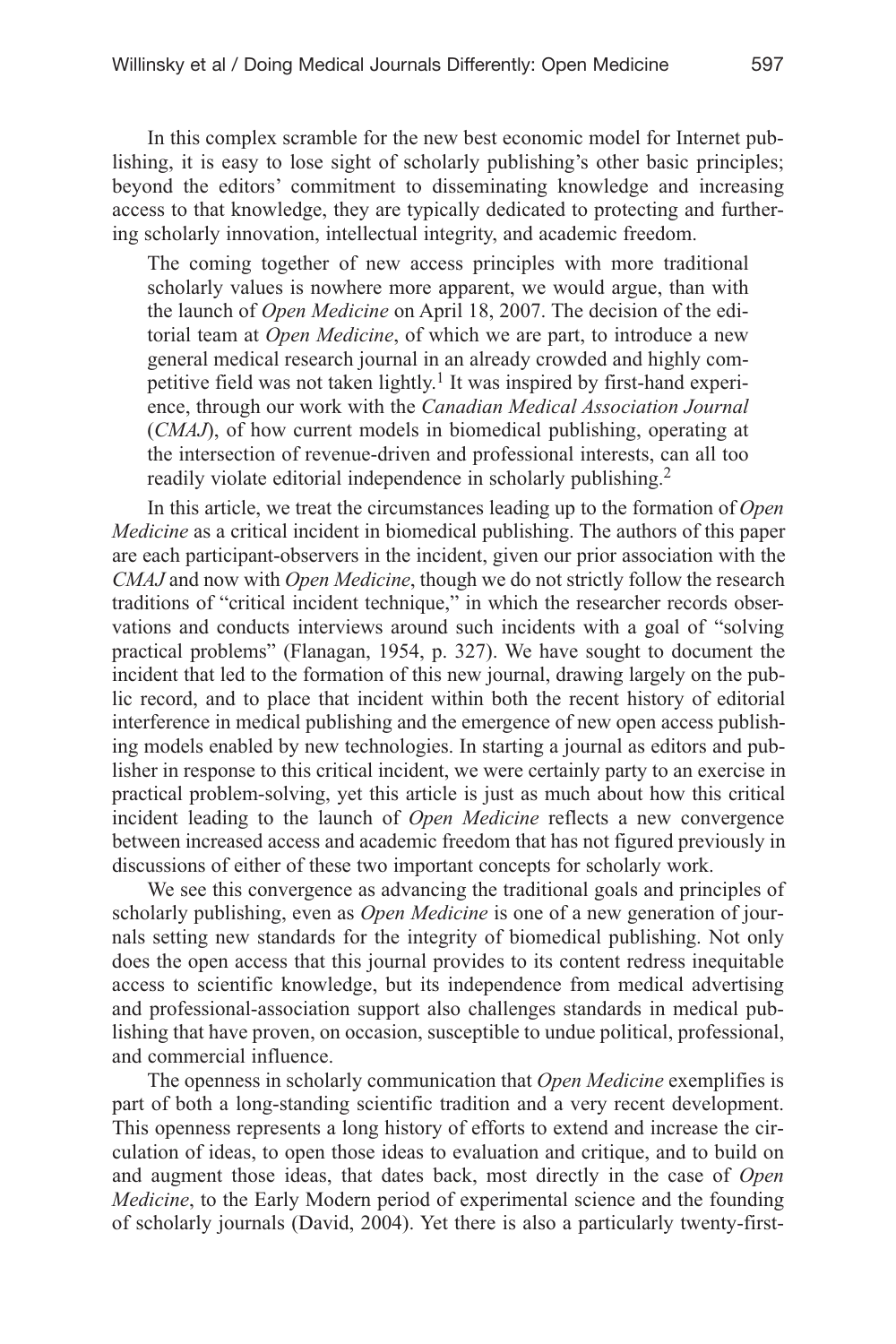century aspect to creating *open access* to research and scholarship through online archiving and publishing, which has greatly extended and accelerated the degree and quality of access on a global scale well beyond that achieved by print (Willinsky, 2006). The possibility of greatly extending the openness of scholarly work through new technologies, much as the introduction of the press did centuries ago, is not only about increasing the number of people who have access to this work, but can, as we argue here, affect other qualities that determine the scholarly contribution of research and scholarship. But first, let us set out the critical incident in question.

# **The violation of editorial independence at the CMAJ**

Several of the *Open Medicine* team members were involved in editing the *Canadian Medical Association Journal* in the period leading up to the highly publicized firing of *CMAJ* editor-in-chief John Hoey and senior deputy editor Anne Marie Todkill on February 20, 2006. The dismissal of the two editors, who had been working with the journal since 1994 and 1996 respectively, was the culmination of the growing tension between the journal's editors and its publisher, CMA Holdings, which is the business arm of the Canadian Medical Association (CMA), representing somewhat more than 60,000 physicians in Canada.

Under John Hoey's editorship, the *CMAJ* had developed into the fifth-mostcited journal among general medical titles. The journal was receiving 100 submissions a month, with close to 70,000 subscribers (including the membership of the CMA). At the same time, the *CMAJ* had on more than one occasion published papers and editorials that had noticeably upset the CMA. As an example, a *CMAJ* editorial that was critical of new Québec legislation on hospital emergencydepartment staffing ("Quebec's Bill 114," 2002) pointed a finger at the doctors in a Québec community who had failed to keep an emergency department open, resulting in the death of a patient and this legislative intervention. In response to this editorial, Dana W. Hanson, president of the CMA, published a letter in the *CMAJ* calling for a retraction of the editorial's judgment that the tragic incident at that Québec hospital represented a breakdown in the trust so important to the patient–doctor relationship (Hanson, 2002).

As a result of this and other instances in which the CMA took exception to what was published in the *CMAJ*, as John Hoey & Anne Marie Todkill explained in a 2003 *CMAJ* commentary, "in September 2002 the Canadian Medical Association's board of directors agreed to put in place a Journal Oversight Committee as a mechanism for resolving the association's rare but sometimes strong disagreements with the editors of its wholly-owned journal *CMAJ*" (Hoey & Todkill, 2003, p. 287). Hoey & Todkill envisioned the committee's duties to include, among other things, "protecting the journal from undue influence by its publisher and owner" (p. 287). The oversight committee was not to prove very effective in this capacity.

Three years later, on December 12, 2005, the *CMAJ* published an editorial entitled "The Editorial Autonomy of CMAJ," in which editors flatly stated that they had "a transgression to report" (2005, p. 9). They went on to describe how the publisher had interfered in the publication of an investigative journalism piece (Eggertson & Sibbald, 2005), at the behest of the Canadian Pharmacists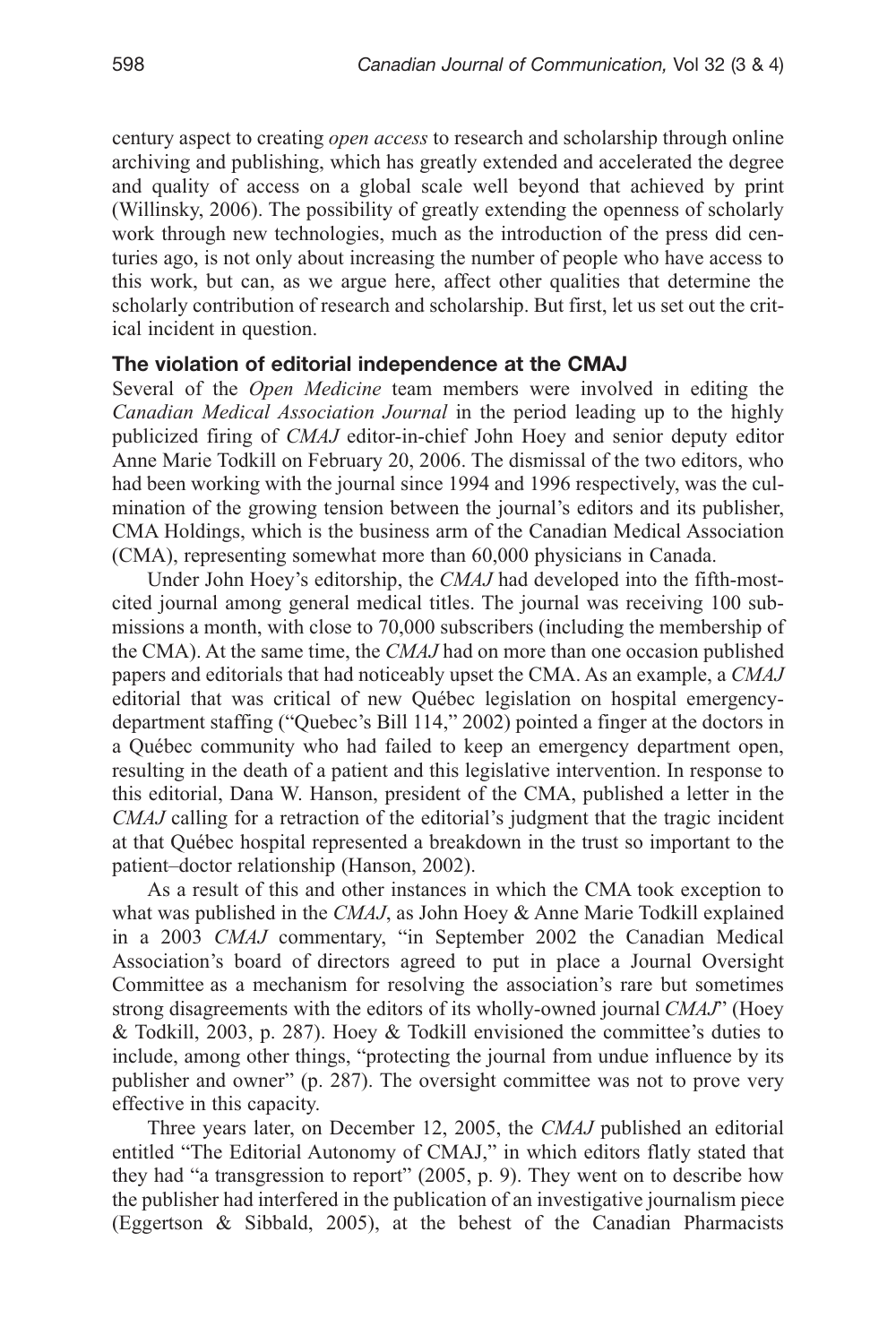Association. The paper described how Canadian pharmacists were engaging in invasive questioning (dealing with sexual histories) of women who were seeking to purchase the emergency contraception drug known as Plan B, an over-thecounter drug in Canada. The paper was based on the experience of 13 women who had been recruited by a reporter for the *CMAJ* to approach pharmacists across the country. In order to run the piece in the *CMAJ*, the editors had been forced by the publisher to remove any references to women's experiences with the pharmacists, ostensibly on the grounds that the reporter's procedures did not constitute a proper research method for a medical journal. In response to this interference, the editors stated in the journal's editorial on this incident that they had established "an advisory group" made up of medical editors and a health reporter "to examine *CMAJ*'s editorial autonomy and governance structure" ("The Editorial Autonomy of *CMAJ*," 2005, p. 9).

On February 7, 2006, the *CMAJ* posted a news story on its website with the headline "Two-tier Tony Clement Appointed New Minister of Health" (2006). The press had previously nicknamed the minister "two-tier Tony" because of Mr. Clement's stated interest in permitting private health plans, which was widely seen to undermine support for the country's public health system. Once more, the editors of the *CMAJ* were pressured by the publisher to revise one of their papers, reducing its critical aspects and replacing the original title with "Tony Clement Appointed as Canada's New Health Minister," while retaining the CMA president Ruth Collins-Nakai's endorsement of Tony Clement's appointment (Kondro & Sibbald, 2006).

It was later that month, on February 20, 2006, that John Hoey and Anne Marie Todkill were dismissed by Graham Morris, president of CMA Holdings and *CMAJ* publisher, who told the press that he "just felt that it was time for a fresh approach" (Webster, 2006, p. 720). By way of further explanation, Ruth Collins-Nakai, president of the CMA, commented later and somewhat more candidly in a letter to the journal that it was "a case of irreconcilable differences" (2006, n.p.). While denying that the firings had to do with any particular paper, she points more than once in her letter to tension between "on the one hand, the rights of the editor for independence and, on the other, the responsibility of the publisher to protect the organization's legal, financial and liability interests" (2006, n.p.). Collins-Nakai's letter was in response to the publication in the *CMAJ* of the report on editorial autonomy that Hoey commissioned (Kassirer, Davidoff, O'Hara, & Redelmeier, 2006; more on this below). For their part, Hoey and Todkill were contractually constrained from talking about the incident.

The firing of the two editors was covered by *The Globe and Mail* (Curry, 2006) and *The New York Times* (Austen, 2006) among other newspapers, as well as by medical journals *The Lancet* (Webster, 2006) and *The New England Journal of Medicine* (Shuchman & Redelmeier, 2006). In each case, it was made clear that editorial autonomy was the probable cause of dismissal; as *The Globe and Mail*'s Helen Branswell put it, "The firings are believed to be the culmination of an ongoing struggle between Dr. Hoey's team and the journal's owners over the editorial independence of the publication" (2006, p. A7). In a "perspective" piece on the incident for *The New England Journal of Medicine*, Shuchman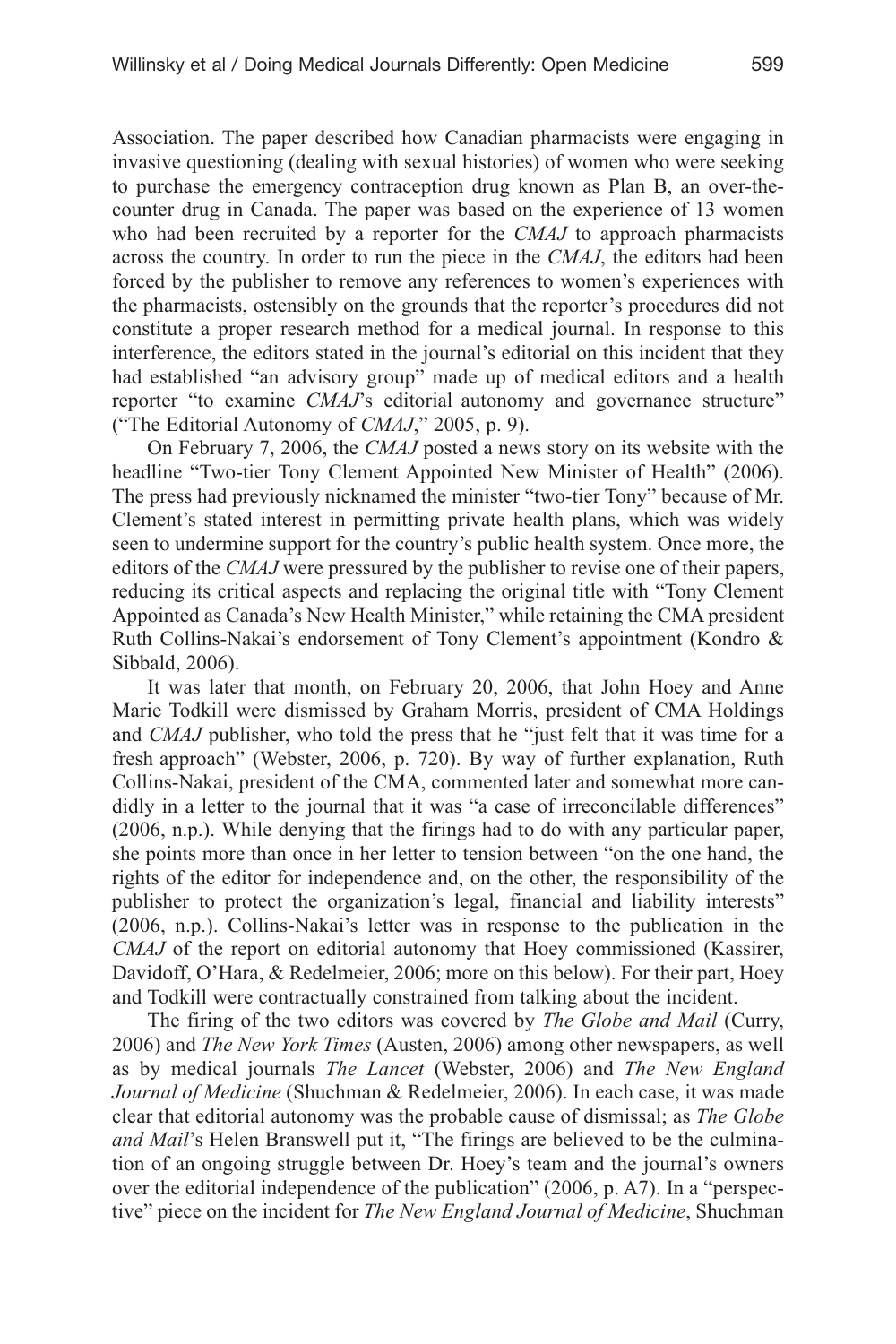& Redelmeier concluded that the political nature of the medical profession should not be minimized:

Organized medicine is a political and social entity, and Canada has emphasized its political functions by doing such things as giving provincial medical associations the authority to negotiate all fees for physicians' services under universal health care. It shouldn't be surprising that Canada is now the epicenter of the ongoing struggle over the scope and limits of editorial freedom at association-owned journals. (2006, p. 1339)

A week after Hoey and Todkill were dismissed, acting editor Stephen Choi resigned from the journal, after the CMA refused to accept his proposed "Editorial Governance Plan for CMAJ," which sought to ensure the "absolute" independence of the editor (see Kassirer, Davidoff, O'Hara, & Redelmeier, 2006).

Not long after this, the committee that Hoey and Todkill had announced on December 12, 2005, which had been struck to examine editorial independence at the *CMAJ,* issued a highly critical report, first released by the *CMAJ* on February 28, 2006. The brief, "Editorial Autonomy of CMAJ," stated that "despite claims by the CMA. . . the editorial autonomy [of the CMAJ] is to an important degree illusory" (Kassirer, Davidoff, O'Hara, & Redelmeier, 2006, p. 950). The report did fault the journal editors, including Hoey, for their willingness "to respond to pressure from the CMA by modifying a report slated for publication in the journal," while saving their major criticism for the CMA "for blatant interference with the publication of a legitimate report" (p. 247).

Meanwhile, the resignations continued at the *CMAJ,* with 15 members of the 19-member editorial board stepping down on March 13, 2006, reflecting an overall loss of trust in the CMA's ability and willingness to preserve the autonomy and intellectual integrity of the journal (Ubelacker, 2006). This loss of trust was not to be restored by the CMA's striking of an outside governance review panel, whose 25 recommendations for ensuring editorial independence at the *CMAJ* were accepted by the CMA when the report was published on July 14, 2006 (Gandhi, 2006). The governance review panel, headed by Dick Pound, recommended in its report that, for example, the *CMAJ* Mission Statement "enshrine, as a specific goal and objective of the CMAJ, the principle of editorial integrity, independent of any special interests" (Pound, 2006, p. 36).

By that point, however, the dismissed and deserting alumni of the *CMAJ* had become convinced that what was needed, on the part of the CMA, was something more than the acceptance of a series of well-intentioned recommendations. There needed to be recognition on the CMA's part that something had gone terribly wrong in the mix of professional-association politics and medical research publishing. Failing this recognition on the part of the CMA, the former editors and editorial board members pursued the possibility of establishing an entirely independent journal in the field of general medicine—a journal that did not have to depend on a careful set of checks and balances to minimize the inevitable conflict of interests. This was not, after all, the first time that a publisher had interfered in the editorial content of a medical journal. And before considering the role that open access can play in the formation of independent journals, it is worth consid-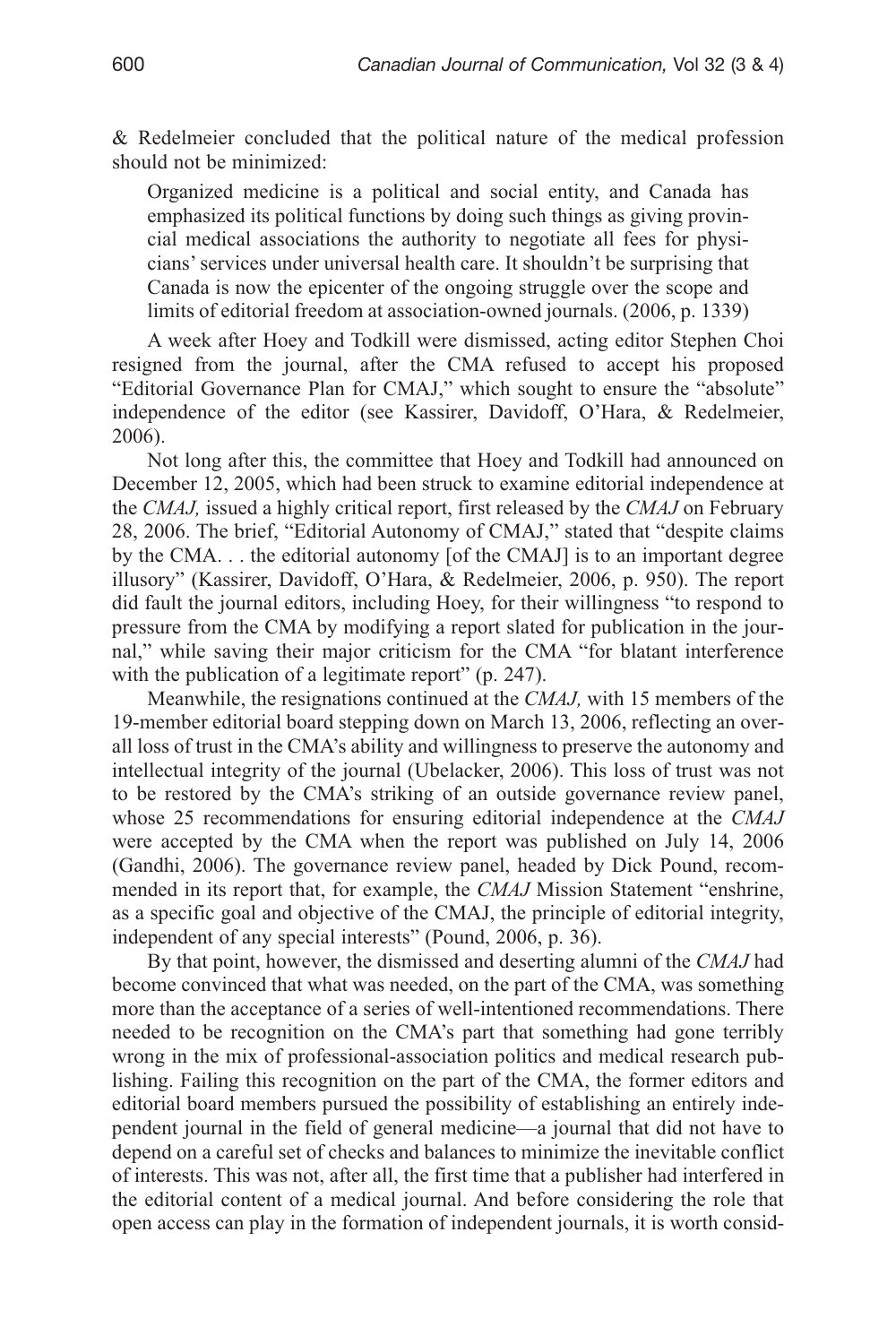ering the larger pattern of undue influence and interference that has beset medical journal publishing in recent times, as it will make apparent the reasons this concept of editorial independence is particularly critical in medical publishing.

**A brief history of editorial interference in medical journal publishing** In 1992, the *Annals of Internal Medicine* published a paper on pharmaceutical advertising that concluded that "many advertisements contained deficiencies in areas in which the FDA has established explicit standards of quality [for medical advertising]" (Wilkes, Doblin, & Shapiro, 1991). As a result of publishing this study, several large pharmaceutical companies withdrew an estimated US\$1.5 million in advertising from the journal. Ensuing tensions between the journal's co-editors, Robert and Suzanne Fletcher, and its publisher, the American College of Physicians, led to the editors' resignation in 1993. A subsequent survey of North American journal editors found that 12% observed conflicts between editorial decisions and advertisers' wishes and almost one quarter had no control over the advertising that ran in their journal (Wilkes & Kravitz, 1995). As Robert Fletcher later put it, "The pharmaceutical industry showed us that the advertising dollar could be a two-edged sword, a carrot or a stick. If you ever wondered whether they play hardball, that was a pretty good demonstration that they do" (cited by Tsai, 2003, p. 759).

The political side of biomedical publishing came into the glaring light of press coverage on January 15, 1999, when George Lundberg, editor-in-chief of the *Journal of the American Medical Association,* was dismissed after he published a paper by Stephanie Sanders & June Reinisch (1999) examining college students' perception of what constituted "having sex," based on Kinsey Institute data, which included the results that nearly two thirds of the students did not count oral sex in their definition. The paper was published just as President Clinton was publicly asserting that he did not have sex with Monica Lewinsky. The AMA executive vice-president, Dr. E. Ratcliffe Anderson Jr., claimed that Lundberg's publishing of the paper "threatened the historic tradition and integrity of [the journal] by inappropriately and inexcusably interjecting *JAMA* into a major political debate that has nothing to do with science or medicine" (cited by Hoey, Caplan, Elmslie, Flegel, Joseph, Palepu, & Todkill, 1999, p. 508).<sup>3</sup>

Later that same year, Jerry Kassirer, editor-in-chief of the *New England Journal of Medicine* (*NEJM*), was forced to resign in a conflict over how the *NEJM* "brand" was being used to start new publications for doctors and the general public by the journal's publisher, the Massachusetts Medical Society (Altman, 1999). Kassirer felt that such use of the "brand" was inappropriate, given that these materials would not go through the same level of scrutiny and review; he had asked in an earlier annual report, "Does the society want to become a business" (n.p.)? It might be said that any journal that generates \$15 million in profits on \$75 million in revenue (estimates for 2005), even if it is for the non-profit Massachusetts Medical Society, is very much a business already (Smith, 2006). That Kassirer's resignation as editor-in-chief was followed by the appointment of Jeffrey Drazen, who had a history of strong ties to the pharmaceutical industry, only served to further affirm the financial orientation of the journal.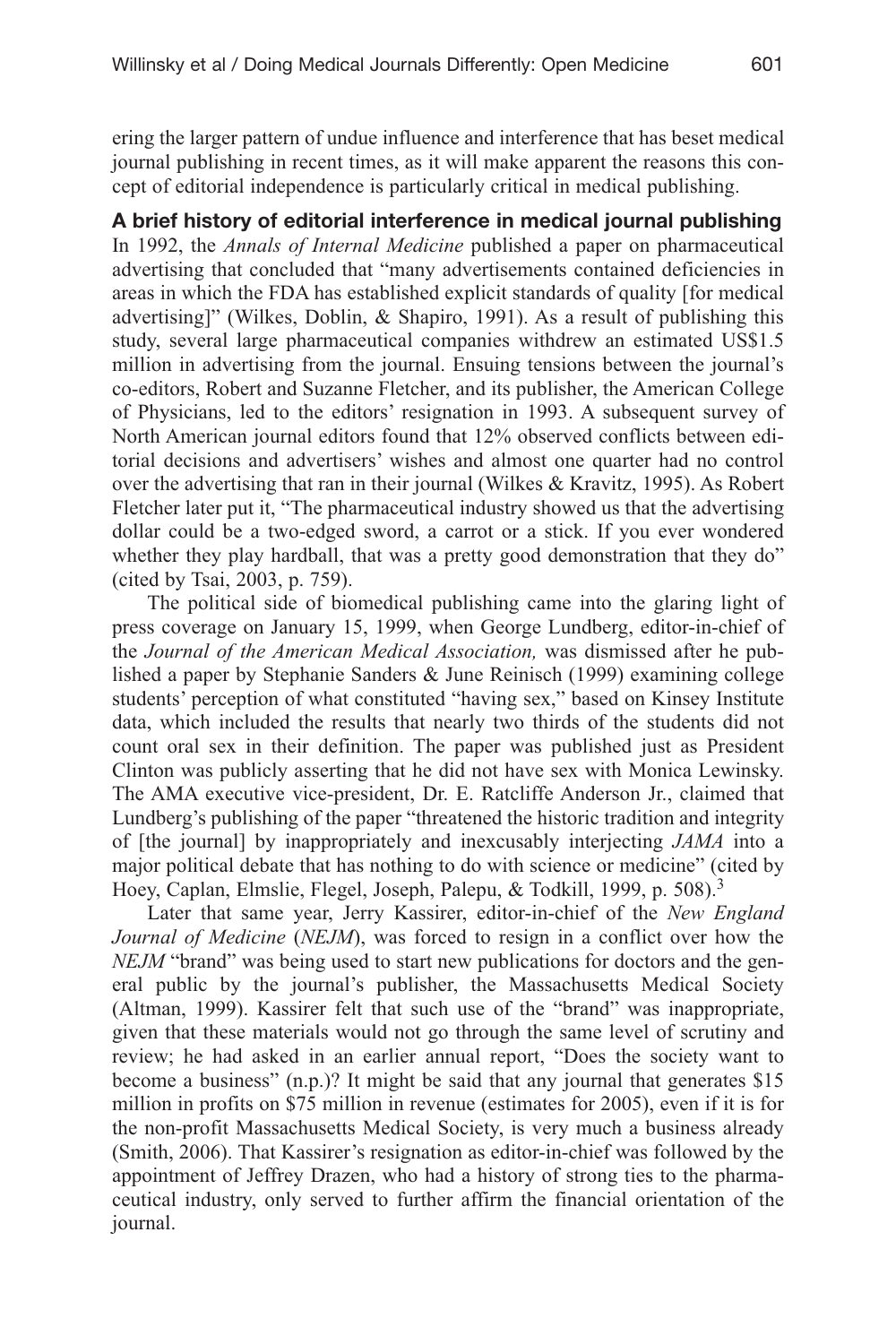Pharmaceutical companies placed U.S.\$448 million–worth of advertisements in medical journals in 2003, making it possible for the American Medical Association to reap a \$40.7 million profit from its journals in 2004 (Fugh-Berman, Alladin, & Chow, 2006).<sup>4</sup> In addition, pharmaceutical companies purchase millions of reprints to distribute to physicians whenever a paper reflects well on their medications, just as they are known to provide physicians with sponsored subscriptions to *The Lancet*, the *NEJM,* and other journals. Finally, studies have shown that authors conducting clinical trials have far too often held consulting contracts with the participating pharmaceutical companies (Perlis, Perlis, Wu, Hwang, Joseph, & Nierenberg, 2005).<sup>5</sup>

Clearly, medical journals are in a financial class of their own, compared with journals in any other field within scholarly publishing. By the same token, medical journal editors have taken special steps to protect the integrity of their journals. It is now standard practice, for example, to ask authors for a statement of competing interests (financial and otherwise; see note 2 for a statement from the authors of this paper), with many journals requiring the same for reviewers and editors (Lee & Bero, 2006)*.* In addition, the International Committee of Medical Journal Editors (ICMJE) adopted a policy in 2004 that called for all clinical trials to be registered before the results would be published, in a move that would prevent drug companies from burying unfavourable studies (De Angelis, Drazen, Frizelle, Haug, Hoey, Horton, Kotzin, Laine, Marusic, Overbeck, Schroeder, Sox & Van Der Weyden, 2004).

#### *Open Medicine* **as an independent medical research journal**

In light of this history, the editors of *Open Medicine* are not only committed to adhering to the safeguards that are now becoming common practice for medical journals, but have also made it a policy neither to seek nor accept sponsorship from professional associations nor to accept drug or medical device advertising. They were inspired, in part, by the example of the editors of *PLoS Medicine*, who had a few years earlier announced that they would not accept medical advertising, as they were determined not to become "part of the cycle of dependency. . . between journals and the pharmaceutical industry" (Barbour, Butcher, Cohen, & Yamey, 2004, n.p.).

The editors at *Open Medicine* also decided that once the journal was underway, papers would be published as soon as they were ready, and that the journal would not engage in the common practice of sending out "advance articles" to the press with an embargo ensuring that any press coverage is withheld until the journal publishes the paper, a practice that Vincent Kiernan argues does more to direct and control press coverage of medical research issues than to serve public interests (2006).

The editors of *Open Medicine* were also committed to establishing a journal with open access in ways that went beyond John Hoey's original initiative with the *CMAJ,* which had made the online edition free to readers while restricting reprints and other use of the content. With *Open Medicine*, authors are not asked to turn over the copyright for their work to the publisher. The published paper is placed under a Creative Commons licence that enables its reuse and further distribution, as long as it includes proper attribution to the author and journal, and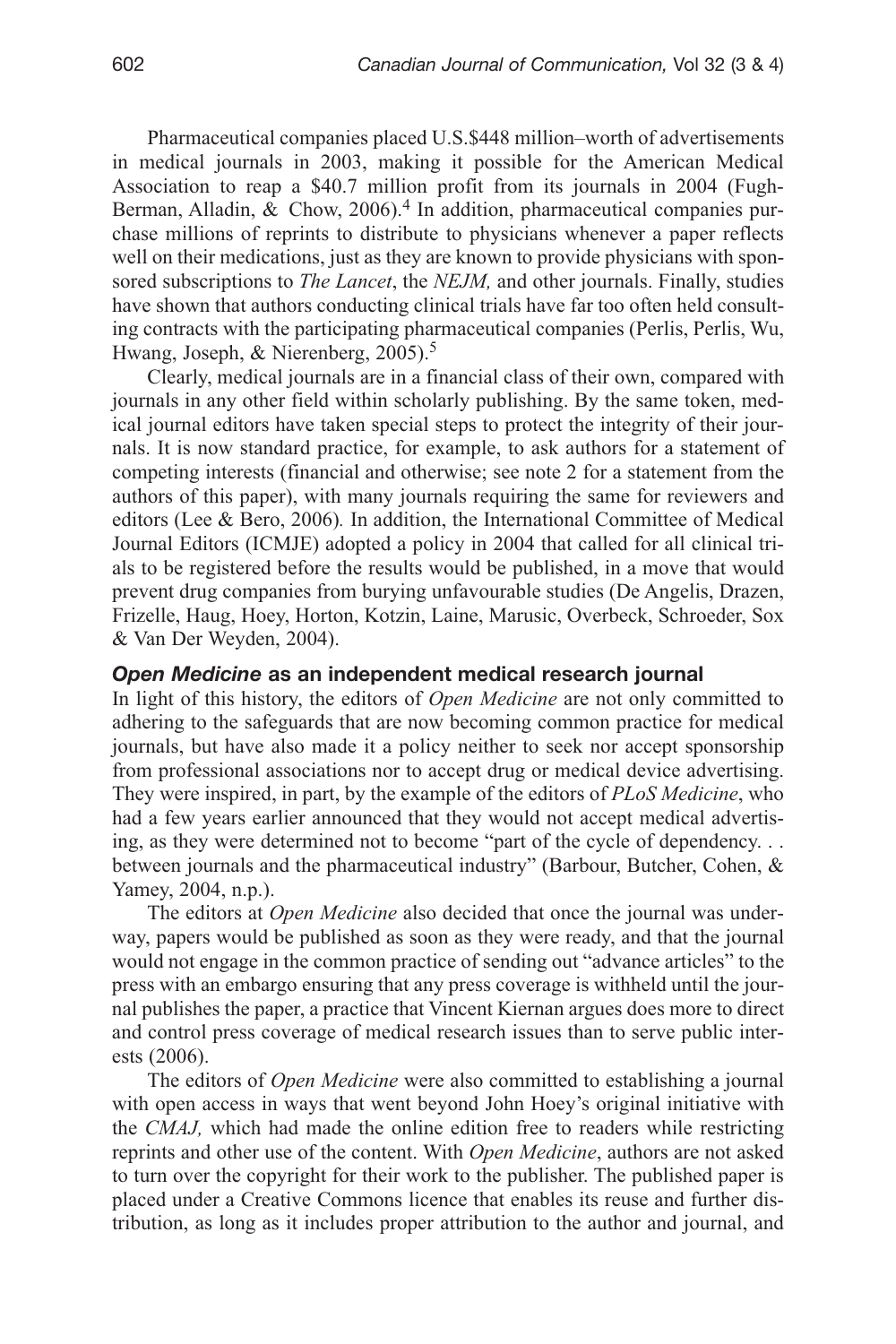on the grounds that access will continue to be open. The Creative Commons licence enables others not only to freely access papers, but to utilize the work in new productive ways through such bio-informatic innovations as data mashups and information mining (Good, Kawas, Kuo, & Wilkinson, 2006; Hodgkinson, 2007). The rise of open access in scholarly publishing is proving critical to the formation of independent and innovative journals, and this new approach to the circulation of knowledge needs to be considered in more detail.

#### **The open access model**

Open access represents, above all, the use of the Internet to extend the circulation and sharing of knowledge. That extension is not to everyone everywhere, certainly, in light of the considerable and persistent digital divide, but open access does represent an extension that goes well beyond what was proving possible with print journals. As should be clear by this point, open access is not taking any one form, either in terms of economic models or conditions of access to a journal's content. Open access is part of an important new chapter in the long historical process of opening science and scholarship to a wider world. That chapter includes open data initiatives (Uhlir, 2005), open source biology (Maurer, 2003), open encyclopedias, and a variety of "open science" projects (David, 2004).

Among open access journals, there are those that have been born digital and free, which have risen to the very top of their fields in a relatively short time, such as the Public Library of Science's *PLoS Biology,* and there are highly ranked *éminences grises*, such as *The New England Journal of Medicine*, which makes each issue free to readers six months after initial publication. In addition, most publishers in the biomedical field also support the World Health Organization's HINARI project and other initiatives that provide free online journal access to research libraries in low-income countries, although the implementation of this support by the commercial publishers has been questioned (Villafuerte-Gálvez, Curioso, & Gayoso, 2007).

Scholarly societies are also finding ways to contribute to this greater openness without jeopardizing the subscription revenues on which they depend. For example, among medical societies using Highwire Press, a division of Stanford University Libraries, for their online editions, one finds titles whose contents are freely available (*Canadian Medical Association Journal*) or delayed by a matter of months (*The New England Journal of Medicine*), adding up to the free availability of 1.7 million papers drawn from Highwire's collection of more than 1,000 journals. Among the funders of biomedical research, the Wellcome Trust insists that all grant recipients deposit copies of their published work in the open access PubMed Central six months after publication, while the National Institutes of Health in the U.S. requests a similar form of deposit. This sort of open access mandate for grant-funded research has been taken up or is under consideration by a number of funding bodies.<sup>6</sup>

Yet up to this point, the argument for open access among libraries, journal editors, and researchers has been about increasing access to research for researchers, professionals (such as physicians), and the public (Willinsky, 2006). At issue has been the human right to know what is known, and all the more so, surely, when that knowledge has been funded by public and philanthropic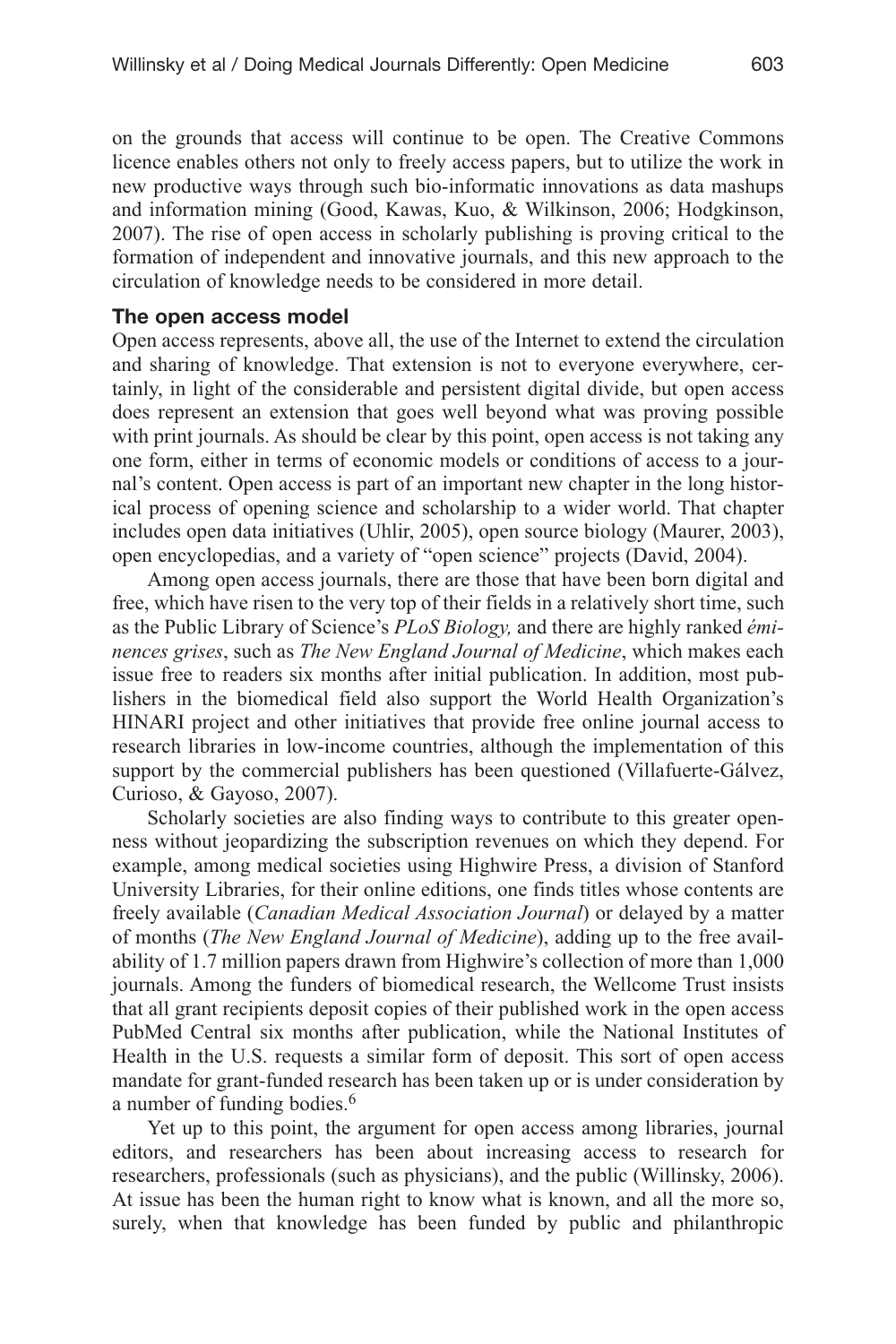sources. There is yet another side to the access question, however, which has to do with who is able to participate in the circulation of knowledge and on what terms. This is the point at which, as we have learned through our work with *Open Medicine*, open access provides a means of defending and furthering academic freedom.

## **Academic freedom and open access**

The concept of "academic freedom" took shape during the twentieth century as a way to protect the right of faculty members to pursue independent lines of research and scholarship, with this work judged solely on its scholarly quality and contribution. A critical incident in the formation of this concept, for example, came when Edward Ross was dismissed by Stanford University in 1901 because his ideas about economic reform met with the disapprobation of Jane Stanford, wife to Leland Stanford, an act followed by the resignation of seven professors in protest. When John Dewey became the first president of the American Association of University Professors in 1915, he struck a committee to examine the state of academic freedom and tenure; the committee included Arthur O. Lovejoy, one of the professors who had resigned at Stanford (Pollitt & Kurland, 1998). The standard statement in the field of academic freedom from the American Association of University Professors, known as the 1940 Statement of Principles on Academic Freedom and Tenure, states as its first principle that "Teachers are entitled to full freedom in research and in the publication of the results" (American Association of University Professors, 1940, n.p.).

While the concept of academic freedom has typically involved undue interference in a faculty member's ability to pursue research and teaching that otherwise meets common academic standards, we take the editorial independence of scholarly journals to be a natural extension of this concept. We see this editorial independence as no less necessary for the realization of faculty members' academic freedom, given that this freedom depends on their work receiving a fair hearing and opportunity for wider circulation. The journal editor, in this sense, is the handmaid of academic freedom. The editor creates opportunities and guidance for the publication of innovative work, nurtures authors' works, and mediates differences between reviewers and authors to ensure that the work receives a fair and critical reading (at least in principle).

Certainly, in the humanities, journal papers are where trial balloons are floated and new ideas given their first run, with authors going on, not infrequently, to fully develop their papers into book-length manuscripts. The journal is also where new and old ideas are most readily and immediately contested. Books and papers are subject to extensive public review in journals, in addition to the closed peer review. This closed and open review process is particularly important to academic freedom, as it is not simply an instance of free speech or a civil liberty (Slaughter, 1980). And the peer-reviewed journal is the best available device—though by no means perfect (cf. Horrobin, 1990)—for providing the level of review and scrutiny needed to ensure that academic freedom can continue to make its contribution to the generation of knowledge.

Journals are also where disciplines define themselves—where the old guard, as editors and reviewers, carefully maintains traditional definitions of the field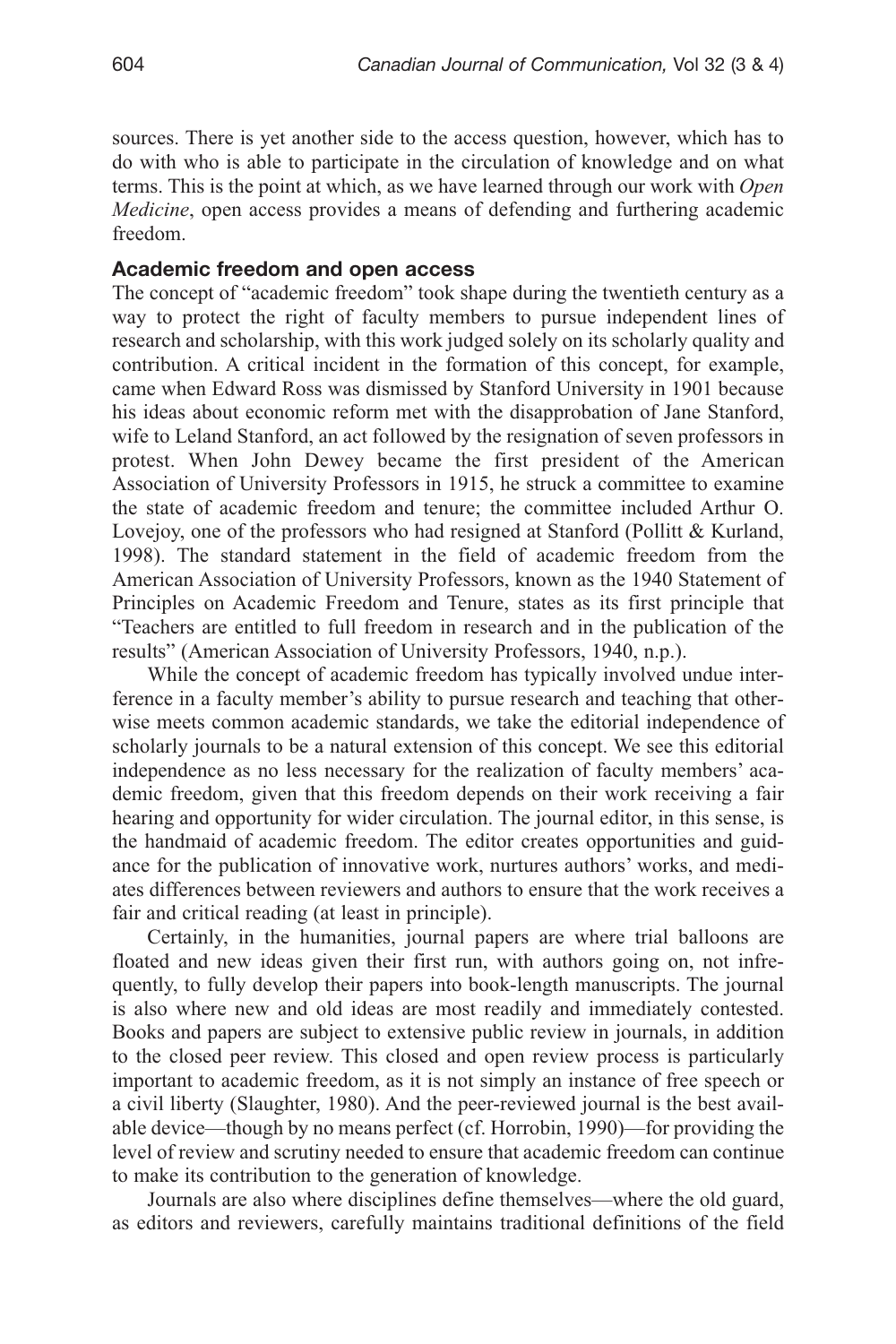and its boundaries. By the same token, new journals are often about the formation of new disciplines. Consider how the emerging field of women's studies was marked by the launch of *Women's Studies Quarterly* in 1972, with *Signs* following in 1975 and *Feminist Review* in 1979 (preceded in biomedical publishing by the *Journal of the American Medical Women's Association,* founded in 1947). It seems fair to say that these journals made a significant contribution to the academic freedom of scholars working in what was then a new area. The journals, with their interdisciplinary titles, provided a vehicle for work that challenged entrenched disciplinary approaches and boundaries. They created a sense of possibility for going with one's work where others had not gone before.

If the journal can serve as one of the great defenders of academic freedom, then the ability to start a journal that is able to establish its intellectual, as well as financial, independence from forces and traditions that might otherwise compromise that freedom becomes all the more important. Among the factors today inhibiting the initiation of new titles is the corporate publishers' practice of licensing to research libraries bundles of hundreds, if not thousands, of titles at a single price, which locks down a growing proportion of those libraries' serial budgets with multipleyear and no-cancellation contracts. Prior to 2003, when Cornell University cancelled its bundle of 900 Elsevier titles (Elsevier now has 2000 titles), it had been paying 20% of the library's serial budget for 2% of its titles through this bundling process ("After Failed Negotiations," 2003). With the journal market squeezed by the major publishers—the six leading publishers now control 60% of peer-reviewed titles and a much larger portion of libraries' serials allocations given the much higher pricing of commercially published journals (Bergstrom, 2002; Crow, 2006)—it has become that much harder for a new journal or a journal that is not part of a major organization to secure library subscriptions.

Enter the many forms of open access in scholarly publishing. Open access enables a new journal to become part of the larger academic community immediately, without first having to convince a major corporation or organization to sponsor it or having to assemble sufficient resources to sell initial subscriptions through some combination of advertising and agents. (One estimate sets the price of securing 500 subscribers in the first three years at roughly US\$50,000 [Page, Campbell, & Meadows, 1997]).

Open access enables journals to establish a global presence online to reach readers worldwide. In addition, open access versions of scholarly indexing, such as Google Scholar, PubMed, and Citeseer, enable readers to find this work and in some cases to track who has cited the work and in what context. This improves the ability to appreciate how new developments in research are taking root long before the ideas become well established enough to be picked up by citation indexes such as the ISI Web of Science. Finding a way into libraries and, even more challenging, being picked up by the major indexes—once necessary for a journal to begin to offer its authors a fair and widespread reading—no longer stand as major barriers to a new journal's ability to serve the cause of academic freedom.

The newfound support for academic freedom afforded by open access is also being realized by universities in low-income countries. It has long been a chal-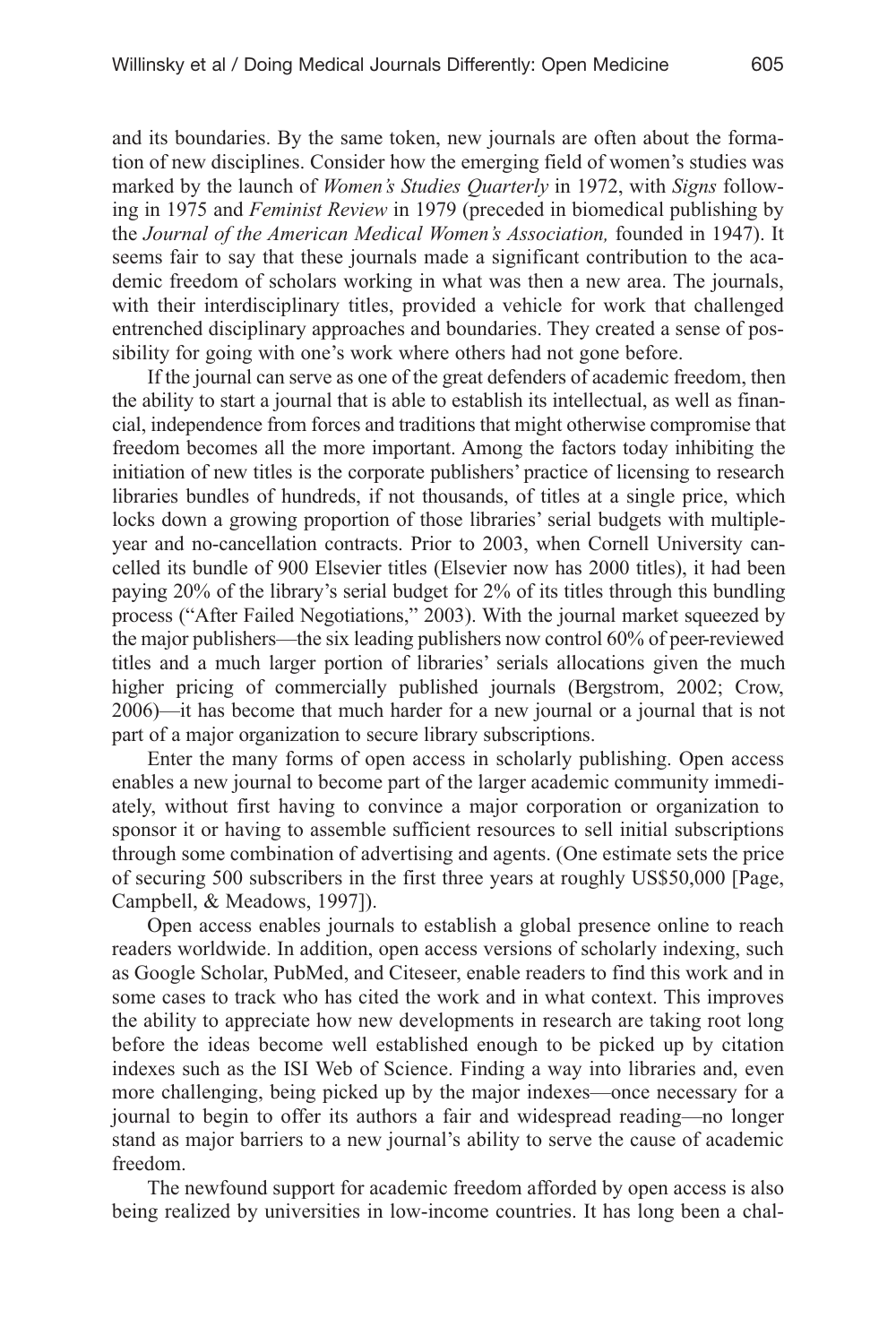lenge for new journals in such settings to gain recognition and circulation for local research initiatives. Yet work that is made open access can turn up in the same search results as work from the leading journals. In addition, open access is serving the emergence of regional initiatives, with journal hosting programs such as African Journals Online (http://www.ajol.info) and Bioline International (http://www.bioline .org.br/), indexes like SciELO (http://www.scielo.org/) and LatinIndex (http://www.latindex.unam.mx/), and individual open access titles, whether they are the born-digital *African Journal of Biotechnology* (http://www.academic journals.org/AJB) or the 85-year-old *East African Medical Journal* (http://www.eamj.com/).

### **The opening ahead**

Open access may enable immediate presence, but it still leaves in question the longer-term sustainable economic model for publishing the journal. In the case of *Open Medicine*, the editors who had been working with the *CMAJ* had come off a multi-million-dollar annual budget devoted to publishing a biweekly, highly ranked journal with a full-time professional production and management staff. They are now engaged in an all-volunteer professional editorial effort, which resulted in a high-quality first issue as well as editorial processes and a flow of manuscripts that will enable it to publish papers on a continuing basis, with an output initially equivalent to a quarterly. Open access made it possible to establish a journal with an immediate presence, visited by tens of thousands of readers in its first month, while attracting press coverage from across Canada. It enabled *Scientific American* (Mims, 2007), as well as a number of bloggers, to pick up one of its initial papers, which compared health care expenditures and outcomes in the U.S. and Canada (Guyatt, Devereaux, Lexchin, Stone, Yalnizyan, & Himmelstein, Woolhandler, Zhou, Goldsmith, Cook, Haines, Lacchetti, Lavis, Sullivan, Mills, Kraus, & Bhatnagar, 2007).

At this point, the *Open Medicine* team is considering a variety of economic models aimed at sustaining and expanding this open access journal. A number of donations have already been made to the journal, and it will be soliciting non-medical advertising. The team is also considering nominal author fees, a library cooperative, and other ideas, but at each point it remains committed to realizing and re-asserting the basic principles of scholarly publishing in the medical field. It does not pretend to be unique in taking this principled stand, as *PLoS Medicine*, which was first issued in 2004, remains very much an inspiration in its open access policies and independence in terms of professional associations and medical advertising. But *Open Medicine* has been able to demonstrate how this re-assertion of scholarly principles can happen on a far more modest and immediate scale, born of an urgent national need for an alternative model in general medicine.

*Open Medicine* was able to mount a peer-reviewed journal from scratch with a first issue of 10 papers in less than a year, through the dedicated commitment and experienced professionalism of its editors. But these tireless efforts were also facilitated by parallel developments in the field of software and publishing systems. What enabled the editors and board members to collaborate across Canada (and with Sally Murray in Australia), was another open development, this time in the form of open source software for journal publishing. The journal uses the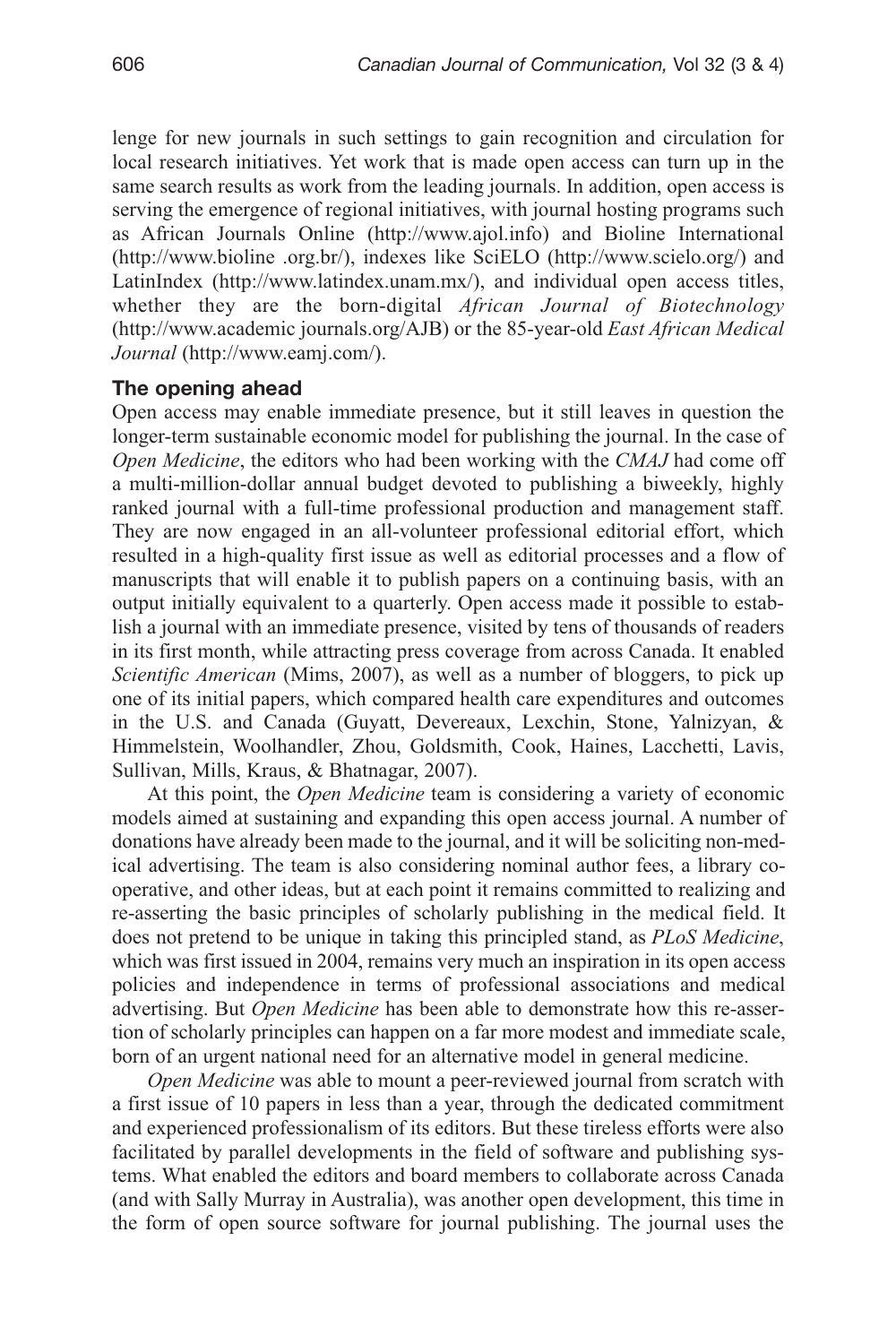freely downloadable Open Journal Systems (Willinsky, 2005) to manage and publish the journal (just as the open access archives in many libraries use the open source EPrints and DSpace systems to enable authors to archive their published work).<sup>7</sup> In addition, Tarek Lubani, a recent medical school graduate and part of a new generation of physicians with technical savvy, has used the open source Drupal to establish the journal's OM Blog, which Dean Giustini uses to bring almost daily currency and immediacy to the journal, and a wiki to help organize editorial meetings. It is that particular combination, then, of open access to research and open source software that has become the new enabler of academic freedom in an age in which access to knowledge can otherwise operate like just another commodity market.

It may be fair to say that *Open Medicine* has yet to arrive at a long-term financial model (although, for that matter, *The New York Times* is also still searching for a stable model for online publishing, judging by the array of initiatives with which it continues to experiment). But given the commitment of everyone involved in *Open Medicine*, it is very unlikely that it will back away from its open access principles. While we cannot predict which economic model will prevail with this journal, or with the field of online journal publishing generally, what is clear is that people are finding innovative ways of increasing access to this body of knowledge.

Yet it is also fair to claim that *Open Medicine* has raised the stakes for open access by demonstrating how this combination of open access and open source can be used today to re-assert editorial independence, intellectual integrity, and academic freedom. These principles of scholarly communication, as this critical incident in the development of scholarly publishing also demonstrates, are never entirely secure from the competing interests of a knowledge-based economy in biomedical journal publishing. Constant and critical vigilance are needed to protect research principles from undue influences, and only innovation and experimentation will provide corrective measures and a way forward. Fortunately, such critical and innovative work is the stock in trade for the academic community, even if this critical sensibility is seldom applied to the communication practices at work in our own particular corner of the knowledge economy. It takes a critical incident to help us realize what principles underwrite this form of communication and to test our commitment to them.

#### **Acknowledgments**

The authors wish to thank Kim Sawchuk, editor of the *CJC,* and the two reviewers of the *CJC* who commented on this paper, as well as Anne White, for helpful advice on improving this paper. Anita Palepu is supported by a Michael Smith Foundation for Health Research Senior Scholar Award. This work has been supported in part by the Pacific Press Endowment in the Faculty of Education, University of British Columbia.

#### **Notes**

1. At the launch of the journal, the *Open Medicine* editorial team consisted of editors Stephen Choi and Anita Palepu; deputy editor Claire Kendall; associate editors James Brophy, William A. Ghali, Dean Giustini, John Hoey, James Maskalyk, Sally Murray, and Anne Marie Todkill; contributing editor David Moher; technical advisor Tarek Lubani; publisher John Willinsky; marketing consultant Joanne Currie; and media liaison Lindsay Borthwick.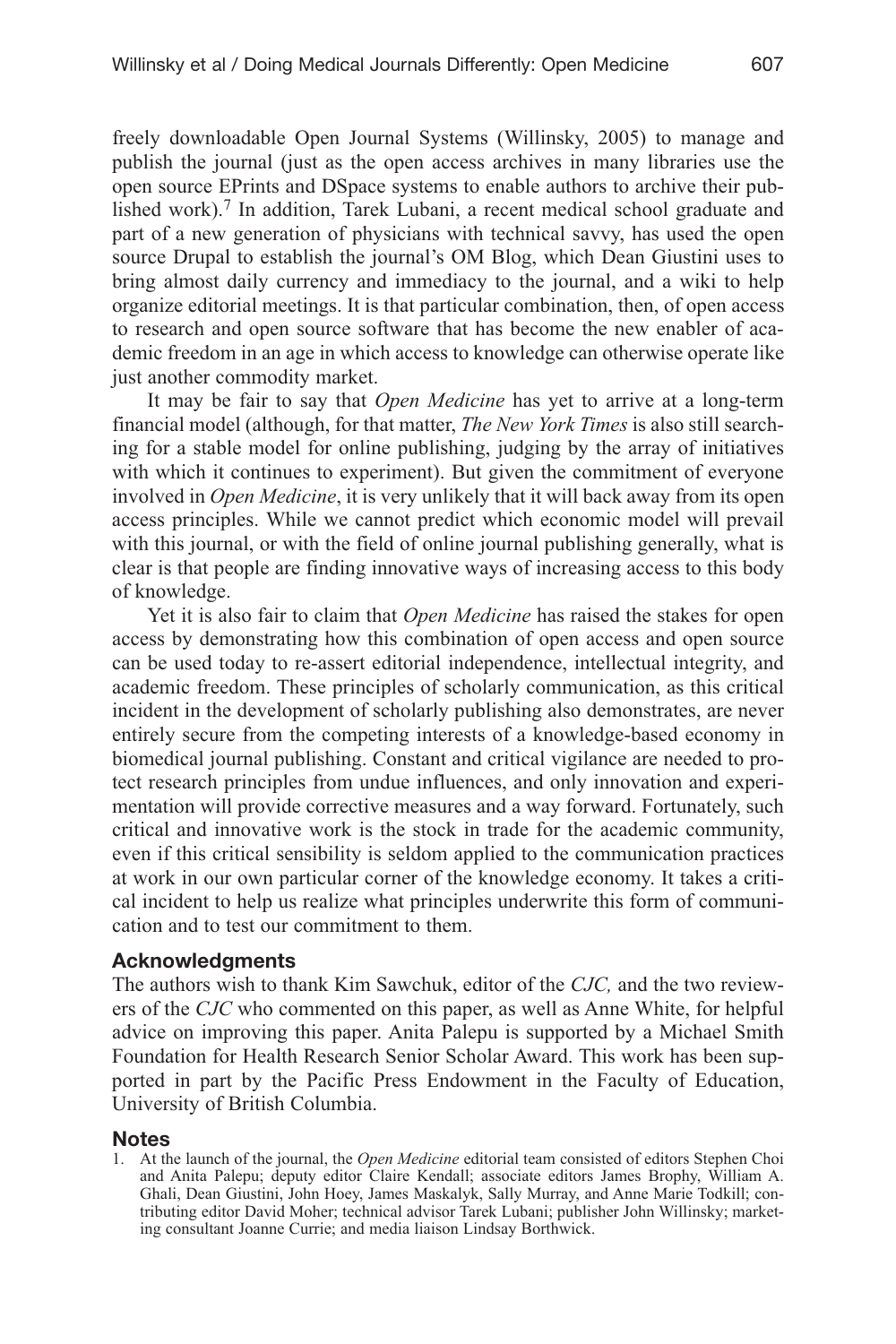- 2. Prior to resigning from the Canadian Medical Association Journal in 2006, Palepu and Kendall were associate editors with the journal, Murray was an editorial fellow, and Willinsky was an editorial board member; their current positions with *Open Medicine* are listed in note 1.
- 3. Hoey et al. point out in their editorial on the Lundberg firing that the AMA is a political organization—"Since 1989 the AMA Political Action Committee has given more than US\$14 million to US Senate and House candidates; these donations have favored Republicans over Democrats by a ratio of 2 to 1" (1999, p. 508)—and they note how the paper in question lent support to Clinton's claim. The editorial concludes with a note on the firing, some seven years before it would happen to at least two of the editors of the *CMAJ*: "Editors can of course be fired, like anyone else. But firing a respected editor in the absence of any frank misconduct on his part, without debate or witnesses, does not meet anyone's criteria for fairness" (1999, p. 508).
- 4. Fugh-Berman, Alladin, & Chow (2006) report that the *JAMA*, the *NEJM*, *The Lancet*, and *British Medical Journal* (*BMJ*), all weeklies, had advertising rates in 2006 that ranged from US\$7,000 to US\$15,000 a page and circulations ranging from 34,000 to 344,000. Also see Kassirer (2007) on pharmaceutical advertising in biomedical journals.
- 5. Richard Smith (2006) points to a particularly troubling instance in which Merck purchased 900,000 reprints of a study from the *NEJM*, with the *NEJM* later publishing a cautionary note on the accuracy of the study and Merck withdrawing the drug featured in the study. In an earlier, boldly titled paper, "Medical Journals Are an Extension of the Marketing Arm of Pharmaceutical Companies," Smith had pointed to the power of the reprint: "For a drug company, a favourable trial is worth thousands of pages of advertising, which is why a company will sometimes spend upwards of a million dollars on reprints of the trial for worldwide distribution. The doctors receiving the reprints may not read them, but they will be impressed by the name of the journal from which they come. The quality of the journal will bless the quality of the drug" (Smith, 2005, n.p.).
- 6. See Peter Suber's *Open Access Newsletter* for reviews of the current state of open access mandates: http://www.earlham.edu/~peters/fos/newsletter/archive.htm.
- 7. Open Journal Systems (OJS) was developed by the Public Knowledge Project, in a partnership among the Faculty of Education at the University of British Columbia, Simon Fraser Library, and the Canadian Centre for Studies in Publishing. Open Journal Systems is being used by more than 1,000 journals, 20 percent of which are new titles and all of which offer some form of open access, with somewhat more than half being published in low-income countries.

## **References**

- After failed negotiations, CU Library cancels Elsevier journal package. (2003, December 11). *Cornell Chronicle, 35*(17). URL: http://www.news.cornell.edu/Chronicle/ 03/12.11.03/CUL\_Elsevier.html [May 24, 2007].
- Altman, Lawrence K. (1999, July 27). Editor forced to resign in dispute over marketing of medical journal's name. *The New York Times.* URL: http://query.nytimes.com/gst/ fullpage.html?sec=health&res=9C04E1DA1E3EF934A15754 C0A96F958260 [May 25, 2007].
- American Association of University Professors (AAUP). (1940). *1940 statement of principles on academic freedom and tenure*. Washington, DC: American Association of University Professors. URL: http://www.aaup.org/AAUP/pubsres/policydocs/1940statement.htm [May 24, 2007].
- Austen, Ian. (2006, February 22). Canadian medical group fires top editors of journal. *The New York Times.* URL: http://www.nytimes.com/2006/02/22/business/media/ 22journal.html?r=2&oref=slogin&oref=slogin [May 25, 2007].
- Barbour, Virginia, Butcher, James, Cohen, Barbara, & Yamey, Gavin. (2004). Prescription for a healthy journal. *PLoS Medicine 1*(1). URL: http://www.pubmedcentral.nih. gov/articlerender.fcgi?artid=523840 [May 24, 2007].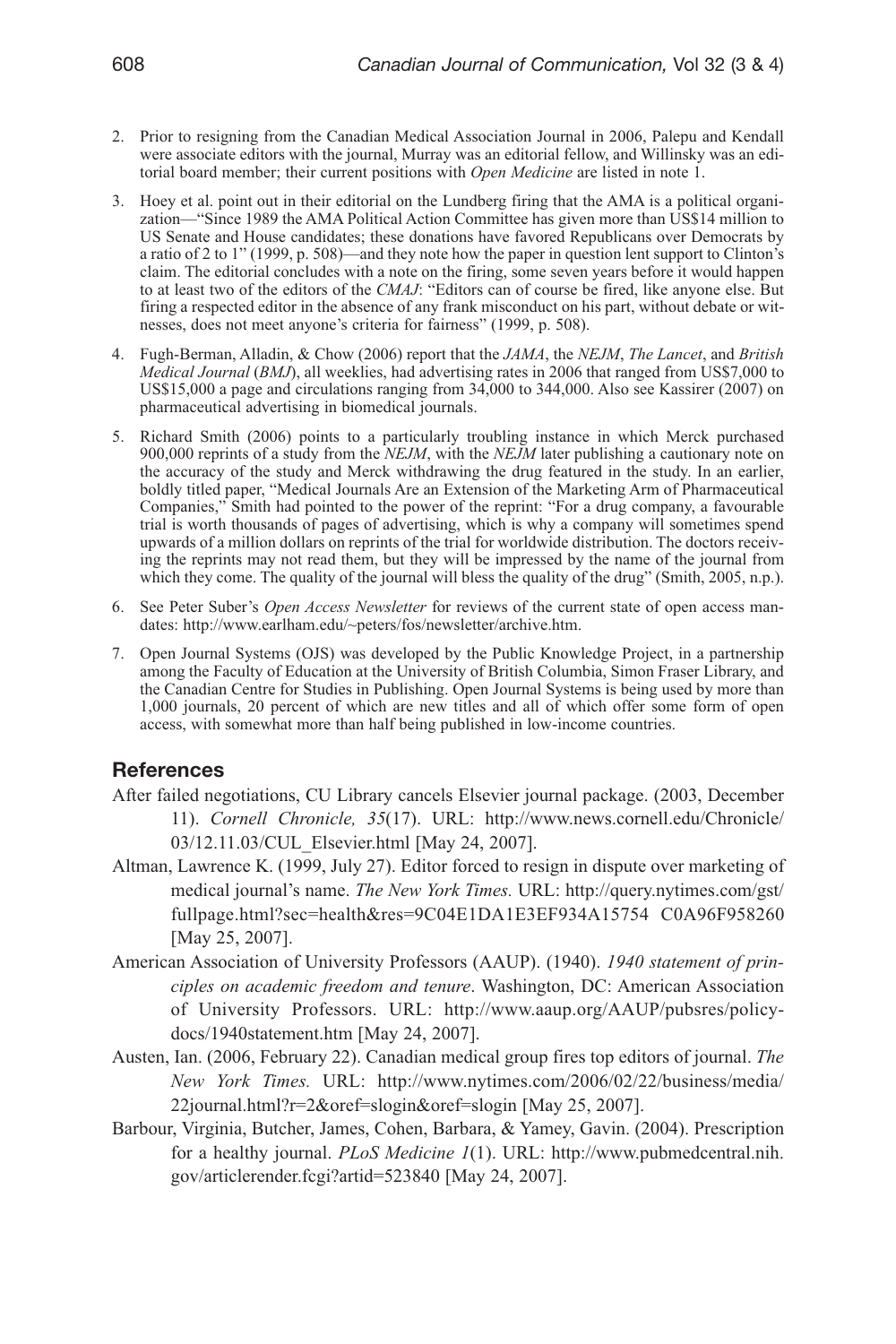- Bergstrom, Ted. (2002). Journal pricing across disciplines. *The Economics of Journal Publishing*. URL: http://octavia.zoology.washington.edu/publishing/pageprice\_ table.html [May 24, 2007].
- Branswell, Helen. (2006, March 16). Beleaguered medical journal loses fourth editor in a month. *The Globe and Mail*, p. A7.
- *Brussels declaration on STM publishing.* (2007, February 13). Oxford, UK: The International Association of Scientific, Technical and Medical Publishers. URL: http://www.publishers.org.uk/paweb/PAweb.nsf/0/45C9AD2A0D583BB6802572 810048 BDCB!opendocument [May 24, 2007].
- Chan, Leslie, Cuplinskas, Darius, Eisen, Michael, Friend, Fred, Genova, Yana, Guédon, Jean-Claude, Hagemann, Melissa, Harnad, Stevan, Johnson, Rick, Kupryte, Rima, La Manna, Manfredi, Rev, István, Segbert, Monika, de Souza*,* Sidnei, Suber, Peter, Velterop, Jan. (2002). *Budapest Open Access Initiative.* New York, NY: Budapest Open Access Initiative. URL: http://www.soros.org/openaccess/ read.shtml [May 25, 2007].
- Collins-Nakai, Ruth. (2006, April 19). *CMAJ*: Moving forward. *Canadian Medical Association Journal (CMAJ)*. URL: http://www.cmaj.ca/cgi/eletters/174/7/ 945#3961 [May 24, 2007].
- Crow, Raym. (2006, September). Publishing cooperatives: An alternative for non-profit publishers. *First Monday, 11*(9). URL: http://firstmonday.org/issues/issue11\_9/ crow/index.html [May 24, 2007].
- Curry, Bill. (2006, February 22). Interference alleged at medical journal. *The Globe and Mail*, p. A14.
- David, Paul A. (2004). Understanding the emergence of "open science" institutions: Functionalist economics in historical context. *Industrial and Corporate Change, 13*(4), 571-589.
- De Angelis, Catherine, Drazen, Jeffrey M., Frizelle, Frank A., Haug, Charlotte, Hoey, John, Horton, Richard, Kotzin, Sheldon, Laine, Christine, Marusic, Ana, Overbeke, A. John P.M., Schroeder, Torben V., Sox, Hal C., Van Der Weyden, Martin B. (2004). Clinical Trial Registration: A Statement from the International Committee of Medical Journal Editors. *New England Journal Medicine, 351*(12), 1250-1251. URL: http://content.nejm.org/cgi/content/full/NEJMe048225 [May 25, 2007].
- The editorial autonomy of CMAJ. (2006). *Canadian Medical Association Journal (CMAJ), 174*(1), 9. URL: http://www. cmaj.ca/cgi/content/full/174/1/9 [May 24, 2007].
- Eggertson, Laura, & Sibbald, Barbara. (2005). Privacy issues raised over Plan B: Women asked for names, addresses, sexual history. *Canadian Medical Association Journal (CMAJ), 173*(12), 1435-1436. URL: http://www.cmaj.ca/cgi/ijlink?linkType= FULL&journalCode=cmaj&resid=173/12/1435 [May 24, 2007].
- Flanagan, John C. (1954). The critical incident technique. *Psychological Bulletin, 51*(4), 327-359. URL: http://www.apa.org/psycinfo/special/cit-article.pdf [May 24, 2007].
- Fugh-Berman, Adriane, Alladin, Karen, & Chow, Jarva. (2006). Advertising in medical journals: Should current practices change? *PLoS Medicine, 3*(6), e130. URL: http://dx.doi.org/10.1371/journal.pmed.0030130 [May 24, 2007].
- Gandhi, Unnati. (2006, July 15). Panel urges autonomy for CMA Journal editors. *Globe and Mail.* URL: http://www.healthcoalition.ca/cmaj-update2.pdf [October 12, 2007].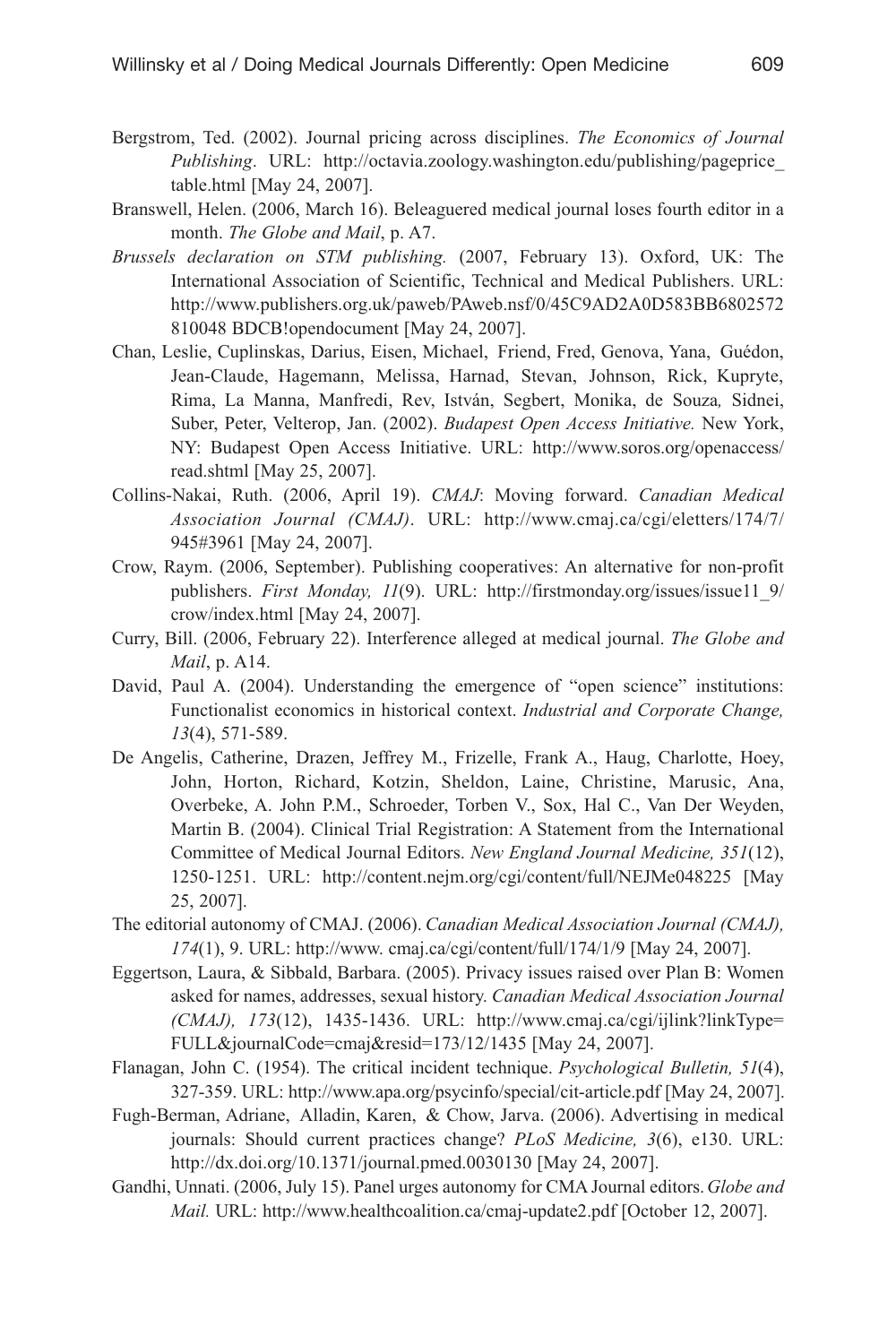- Good, Benjamin, Kawas, Edward, Kuo, Bryon, & Wilkinson, Mark. (2006). iHOPerator: User-scripting a personalized bioinformatics Web, starting with the iHOP website. *BMC Bioinformatics, 7*(1), 535. URL: http://www.biomedcentral.com/content/ pdf/1471-2105-7-534.pdf [May 24, 2007].
- Guyatt, Gordon, Devereaux, P., J. Lexchin, Joel, Stone, Samuel, Yalnizyan, Armine, Himmelstein, David, Woolhandler, Steffie, Zhou, Qi, Goldsmith, Laurie J., Cook, Deborah J., Haines, Ted, Lacchetti, Christina, Lavis, John N., Sullivan, Terrence, Mills, Ed, Kraus, Shelley, & Bhatnagar, Neera (2007). A systematic review of studies comparing health outcomes in Canada and the United States. *Open Medicine, 1*(1). URL: http://www.openmedicine.ca/article/view/8/1 [May 24, 2007].
- Hanson, Dana W. (2002). Questions of trust [Letter]. *Canadian Medical Association Journal (CMAJ), 167*(9), 986. URL: http://www.cmaj.ca/cgi/ijlink?linkType= FULL&journalCode=cmaj&resid=167/9/986 [May 25, 2007].
- Hitchcock, Stephen. (2007). *The effect of open access and downloads ("hits") on citation impact: A bibliography of studies*. Unpublished paper, University of Southampton, Southampton, UK. URL: http://opcit.eprints.org/oacitation-biblio.html [May 24, 2007].
- Hodgkinson, Matt. (2007, January 28). Mashups, mirrors, mining and open access. *Journalology*. URL: http://journalology.blogspot.com/2007/01/mashups-mirrorsmining-and-open-access.html [May 24, 2007].
- Hoey, John, & Todkill, Anne Marie. (2003). Why a Journal Oversight Committee? *Canadian Medical Association Journal* 2003 168: 287-288. URL: http://www.cmaj.ca/cgi/content/full/168/3/287 [May24, 2007].
- Hoey, John, Caplan, Caralee E., Elmslie, Tom, Flegel, Kenneth M., Joseph, K. S., Palepu, Anita, & Todkill, Anne Marie. (1999, February 23). Science, sex and semantics: The firing of George Lundberg. *Canadian Medical Association Journal (CMAJ), 160*(4), 507-508. URL: http://www.cmaj.ca/cgi/reprint/160/4/507.pdf [May 24, 2007].
- Horrobin, D. F. (1990). The philosophical basis of peer review and the suppression of innovation*. Journal of the American Medical Association, 263*(10), 1438-1441.
- Kassirer, J. (2007). Pharmaceutical ethics? *Open Medicine, 1*(1). URL: http://www.openmedicine.ca/article/view/16/2 [May 24, 2007].
- Kassiser, J. P., Davidoff, F., O'Hara, K., & Redelmeier, D. A. (2006). Editorial autonomy of *CMAJ*. *Canadian Medical Association Journal (CMAJ), 174*(7), 945-950. URL: http://www.cmaj.ca/cgi/rapidpdf/cmaj.060290v1 [May 24, 2007].
- Kiernan, Vincent. (2006). Embargo no more. *American Physical Society News, 16*(3). URL: http://www.aps.org/publications/apsnews/200703/backpage.cfm [May 24, 2007].
- Kondro, Wayne, & Sibbald, Barbara. (2006). Tony Clement appointed as Canada's new health minister. *Canadian Medical Association Journal, 174*(6), 754. URL: http:// dx.doi.org/10.1503/cmaj.060180 [May 24, 2007].
- Lee, Kirby, & Bero, Lisa. (2006). What authors, editors and reviewers should do to improve peer review. *Nature*. URL: http:// dx.doi.org/10.1038/nature05007 [May 24, 2007].
- Maurer, Stephen M. (2003, November 19). *New institutions for doing science: From databases to open source biology*. Paper presented at the European Policy for Intellectual Property Conference, University of Maastricht, The Netherlands, November 24-25, 2003. URL: http://www.merit.unimaas.nl/epip/papers/maurer\_ paper.pdf [May 24, 2007].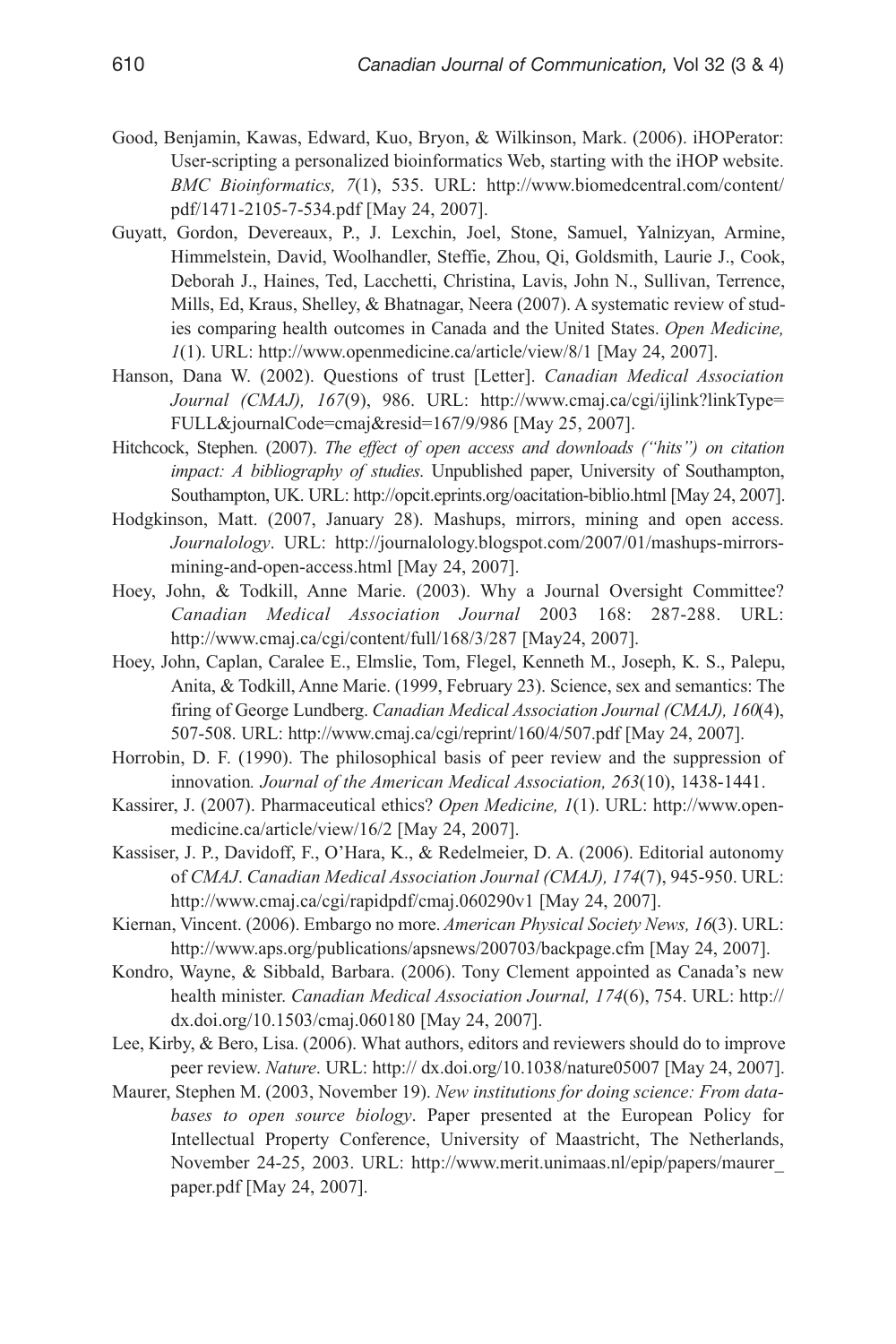- Mims, Christopher. (2007, May 3). We're number two: Canada has as good or better health care than the U.S. *Scientific American*. URL: http://www.sciam.com/article.cfm? chanID=sa004&articleID=53B61670-E7F2-99DF-3E9FD5664899 BF24 [May 24, 2007].
- Page, G., Campbell, R., & Meadows, J. (1997). *Journal publishing.* Cambridge, UK: Cambridge University Press.
- Perlis, Roy H., Perlis, Clifford S., Wu, Yelena, Hwang, Cindy, Joseph, Megan, & Nierenberg, Andrew A. (2005). Industry sponsorship and financial conflict of interest in the reporting of clinical trials in psychiatry. *American Journal of Psychiatry, 162*(10), 1957-1960.
- Pollitt, Daniel H., & Kurland, Jordan. (1998, July/August). Entering the academic freedom arena running: The AAUP's first year. *Academe: Bulletin of the American Association of University Professors, 84*(4), 45-52.
- Pound, D. (2006, July 14). *CMAJ* governance review panel: Final report. URL: http://www.cmaj.ca/pdfs/GovernanceReview Panel.pdf [May 24, 2007].
- Quebec's Bill 114 [Editorial]. (2002). *Canadian Medical Association Journal (CMAJ), 167*(6), 617. URL: http://www.cmaj.ca/cgi/ijlink?linkType=FULL&journalCode= cmaj&resid=167/6/617 [May 24, 2007].
- Sanders, Stephanie, & Reinisch, June. (1999, January 20). Would you say you "had sex" if. . .? *Journal of the American Medical Association, 281*(3), 275-277.
- Shuchman, Miriam, & Redelmeier, Donald A. (2006). Politics and independence—The collapse of the *Canadian Medical Association Journal*. *New England Journal of Medicine, 354*(13), 1337-1339.
- Slaughter, Sheila. (1980). The danger zone: Academic freedom and civil liberties. *The ANNALS of the American Academy of Political and Social Science, 448*(1), 46-61. URL: http://dx.doi.org/10.1177/000271628044800106 [May 24, 2007].
- Smith, Richard. (2005) Medical journals are an extension of the marketing arm of pharmaceutical companies. *PLoS Medicine, 2*(5), e138. URL: http://dx.doi.org/ 10.1371/journal.pmed.0020138 [May 24, 2007].
- Smith, Richard. (2006, August). Lapses at the *New England Journal of Medicine*. *Journal of the Royal Society of Medicine, 99,* 380-382.
- Suber, Peter. (ongoing). *Open Access Newsletter.* URL: http://www.earlham.edu/ ~peters/fos/newsletter/archive.htm.
- The editorial autonomy of *CMAJ*. (2005, December 12). *Canadian Medical Association Journal, 174*(1), 9. URL: http://www.cmaj.ca/cgi/content/full/174/1/9 [May 24, 2007].
- Tsai, A. C. (2003). Conflicts between commercial and scientific interests in pharmaceutical advertising for medical journals. *International Journal of Health Services, 33*(4) 751-768.
- Two-tier Tony Clement appointed new minister of health. (2006, February 22). *Canadian Medical Association Journal* website. URL: http://www.healthcoalition.ca/ twotier.pdf [May 24, 2007]. (Originally published on *CMAJ* website; later removed)
- Ubelacker, S. (2006, March 17). Three-quarters of medical journal board quit in dispute. *The Globe and Mail*, p. A8.